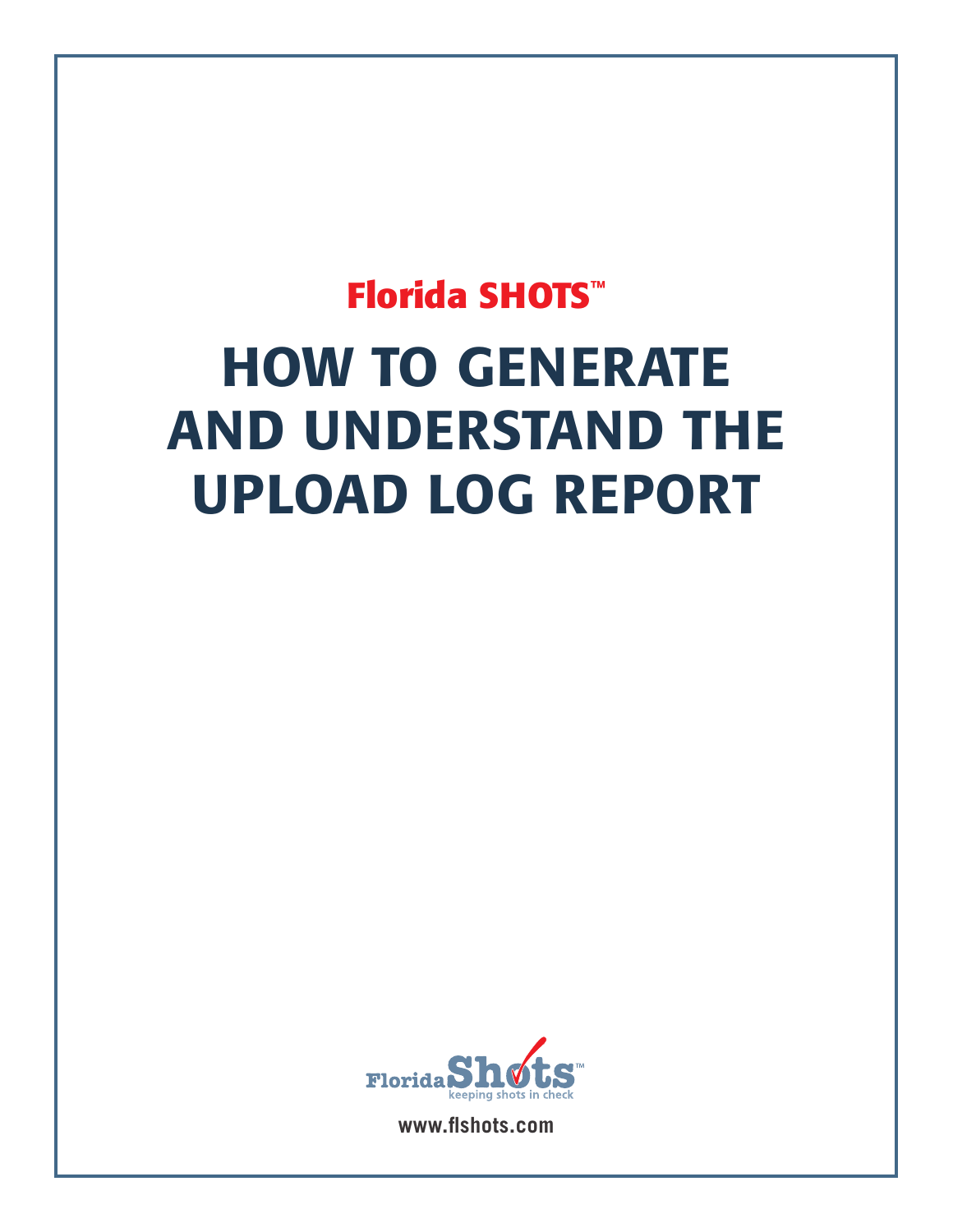**Data Upload Log Review: The main reason to generate an upload log report is to ensure that data is being uploaded to Florida SHOTS and is accurate. Even though a practice receives confirmation from their EHR, this does not mean that Florida SHOTS received the data from the EHR – there could be a problem with the transmission from the EHR. Practices are encouraged to review logs on a regular basis for accuracy and ensure no issues arise with transmission and acceptance into the registry.**

- 1. Allow for pop-ups in your Internet Explorer browser. (You must have Microsoft Excel or equivalent to download and view the spreadsheet.)
- 2. Log into www.flshots.com. (Users must have "Role" as Local Org Administrator or View Transaction Stats).
- 3. Along the left side of the screen (under the blue "Task List") click on "System Transactions." Select "Upload Log Report" or "Transaction Statistics." "Upload Log Report" allows a practice to drill down to see errors and warnings or search by patient chart number. The "Transaction Statistics" option displays patient statistics, upload statistics, service site statistics, and message statistics.

Steps to generate the report from "Transaction Statistics" under "System Transactions"

| <b>Task List</b>              |
|-------------------------------|
| <b>Patients</b>               |
| <b>Reminder Recall</b>        |
| <b>System Transactions</b>    |
| <b>Upload Log Report</b>      |
| <b>Transaction Statistics</b> |
| <b>Vaccine Inventory</b>      |
|                               |

- **1. Transaction Statistics**: The date range always defaults to today's date. You may change the date range and go back as far as needed in order to review uploaded data.
- 2. Click the greyed out "Retrieve Statistics" box (top right side of screen).

| TRANSACTION STATISTICS                                                                                                                 | <b>Show Help</b>    |
|----------------------------------------------------------------------------------------------------------------------------------------|---------------------|
| Include Transactions From: * 01/02/2016 Thru: *<br>02/02/2016<br>Include Data From: √ Live<br>$\sqrt{}$ Test<br>Inglude Occanizations: | Retrieve Statistics |

**NOTE:** A practice can always click on the "Show Help Text" (along the top right) and information pops up for all the different choices they have to review.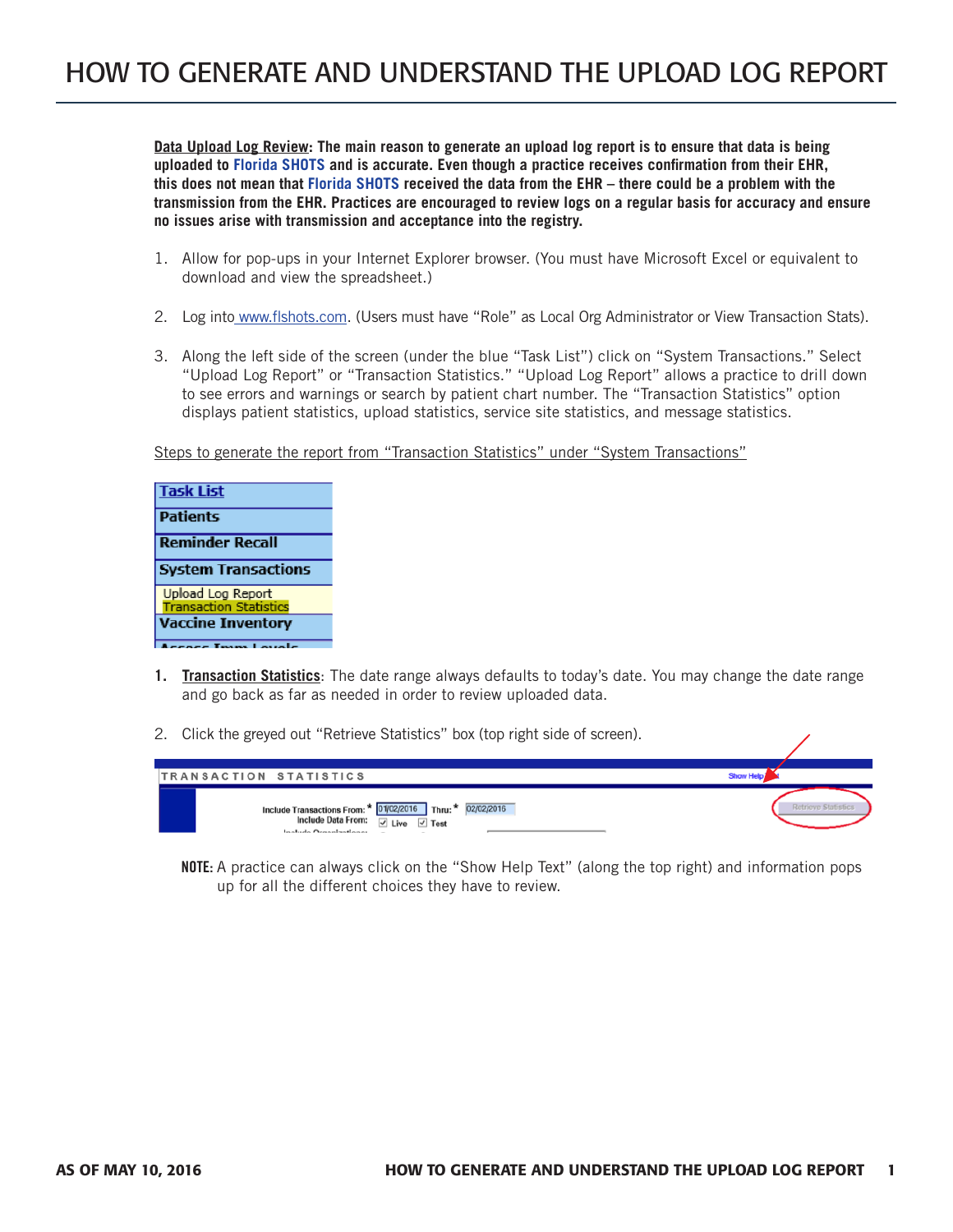3. Under "Upload Statistics" click the number under "Files/Messages" to see all your uploads for the date range selected; or to see only rejected vaccines, click on the number under "Vaccines Rejected."

|                    | $\Box$ Upload Statistics |  |         |  |  |  |  |  |  |                                                                                                                                                                  |    |
|--------------------|--------------------------|--|---------|--|--|--|--|--|--|------------------------------------------------------------------------------------------------------------------------------------------------------------------|----|
| <b>System Type</b> |                          |  |         |  |  |  |  |  |  | Files/Messages Unable to Process Total Vaccinations Clients Added Clients Found Clients Rejected Vaccinations Added Duplicate Vaccinations Vaccinations Rejected |    |
| Live               |                          |  | 70<br>∸ |  |  |  |  |  |  |                                                                                                                                                                  | 46 |
|                    |                          |  |         |  |  |  |  |  |  |                                                                                                                                                                  |    |

- 4. The details for all the files uploaded to Florida SHOTS for the date range provided will show up at the bottom of the screen under "Detail."
- 5. Click on "Download Report." This will pull up a spreadsheet for each individual file clicked on.

| <b>Detail</b><br>Upload Files/Messages<br>For the Live system upload type Web Services. |                  |              |  |           |                 |                  |                    |              |  |                        |                             |                                                              |                       |               |                 |                 |  |
|-----------------------------------------------------------------------------------------|------------------|--------------|--|-----------|-----------------|------------------|--------------------|--------------|--|------------------------|-----------------------------|--------------------------------------------------------------|-----------------------|---------------|-----------------|-----------------|--|
| System                                                                                  | Date<br>Processe | Organization |  | EID Login | Турь            | <b>File Name</b> | Failure<br>Message | Vaccinations |  | <b>Clients Clients</b> | <b>Added</b> Found Rejected | <b>Clients Vaccinations Duplicate Duplicate Vaccinations</b> | <b>Added Vaccines</b> | <b>Series</b> | <b>Rejected</b> | Upload<br>Repor |  |
| Live                                                                                    | 01/18/2016       |              |  |           | Web<br>Services |                  |                    |              |  |                        |                             |                                                              |                       |               |                 |                 |  |
|                                                                                         |                  | Inn          |  |           |                 |                  |                    |              |  |                        |                             |                                                              |                       |               |                 |                 |  |

- **NOTE:** The quantity of patients/vaccines that were included in that file will determine how large the spreadsheet will be.
- 6. The spreadsheet includes the following:

Record#, Record Status, Patient Disposition, Vaccination Disposition, FLSHOTS Patient Record Info, Errors, Warnings, Patient Chart Number, Last Name, First Name, Middle Name, Date of Birth, Sex, SSN, Race, Street Address, City, State, Zip, County of Residence, Phone #, Service Site, Vaccine Description, Vaccination Date, Vaccine Code, Vaccine Manufacturer, Vaccine Lot #, Vaccine Expiration Date, VIS Publication Date, Medicaid ID, Mother Name, Mother DOB, Father Name, Father DOB, Inj Site, Inj Route, VFC Eligibility, Historical Shot Indicator, Multiple Birth Indicator, Birth Order, Vaccine Alt Code, Vaccine Alt Short Description

Some are optional fields and will be uploaded based on what EHR a practice uses.

The "Record Status" (column B) identifies success or failure. "Vaccine Disposition" (column D) identifies whether the vaccine has been rejected. "Errors" (column F) will identify why it has been rejected. A practice should correct any errors in the patient chart and resubmit the vaccine.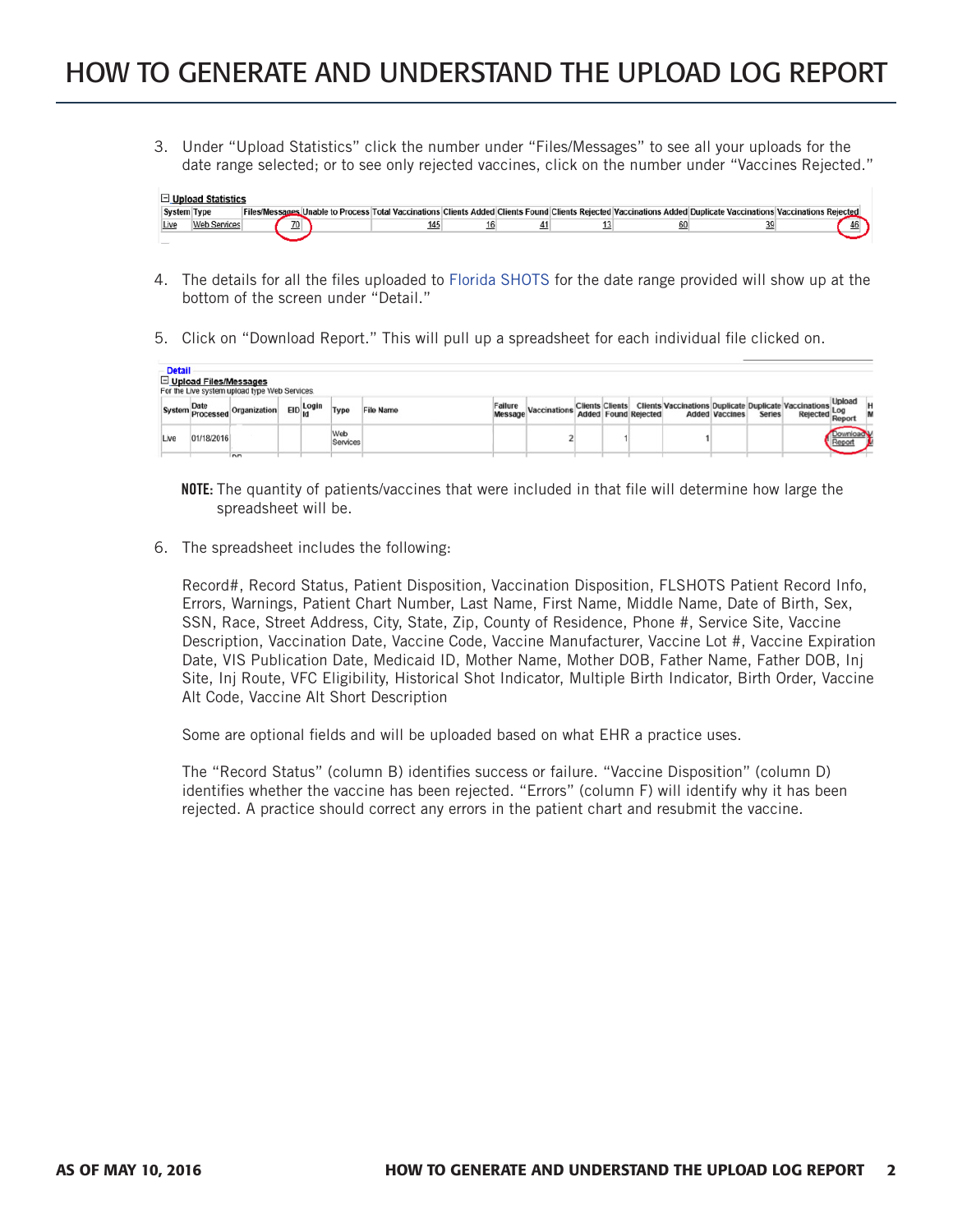| А | В                                        |                |                    |                                           |                                                                         |
|---|------------------------------------------|----------------|--------------------|-------------------------------------------|-------------------------------------------------------------------------|
|   | <b>Record# Record Status Disposition</b> | <b>Patient</b> | <b>Vaccination</b> | Disposition   FLSHOTS Patient Record Info | <b>Errors</b>                                                           |
|   | <b>Success</b>                           | Updated        | Added              | State Imm Id: 990                         |                                                                         |
|   | Failure                                  | Updated        | Rejected           | State Imm Id: 9900                        | Vaccination Code=999<br>Could not locate corresponding IMM Vaccine Type |

**NOTE:** A "Record Status" of "Failure" paired with "Duplicate" or "Series Duplicate Vaccine Disposition" (column D) means that the vaccine has already been entered into Florida SHOTS.

Column G identifies warnings. Vaccines can be successfully uploaded to Florida SHOTS with warnings. Please review and enter all the missing immunization data or, if applicable, you may have to contact your practice's EHR provider to make necessary changes to correct the warnings.

Steps to drill down to see just errors and warnings or search by patient chart number from the "Upload Log Report" under "System Transactions."

| <b>Task List</b>                                          |
|-----------------------------------------------------------|
| <b>Patients</b>                                           |
| <b>Reminder Recall</b>                                    |
| <b>System Transactions</b>                                |
| <b>Upload Log Report</b>                                  |
| <b>Transaction Statistics</b><br><b>Vaccine Inventory</b> |

**1. Upload Log Report**: The date range always defaults with the "From Date: \*" 10 days prior to today's date. A practice may change the date range and go back as far as needed in order to review uploaded data. Check the box for what to include in the log or enter the patient "Chart Number" or "Message Controller Id." Click on "Search for Files" (top right side of screen). Search for Files

| UPLOAD LOG CRITERIA                        |                                   |
|--------------------------------------------|-----------------------------------|
| √ Include Only Files with Errors?          | From Date: * 01/24/2016           |
| $\triangledown$ Include Only Failed Files? | Thru Date: * 02/03/2016           |
| Search for Chart Number:                   | Search for Message Controller Id: |
|                                            |                                   |
| <b>File Name:</b>                          |                                   |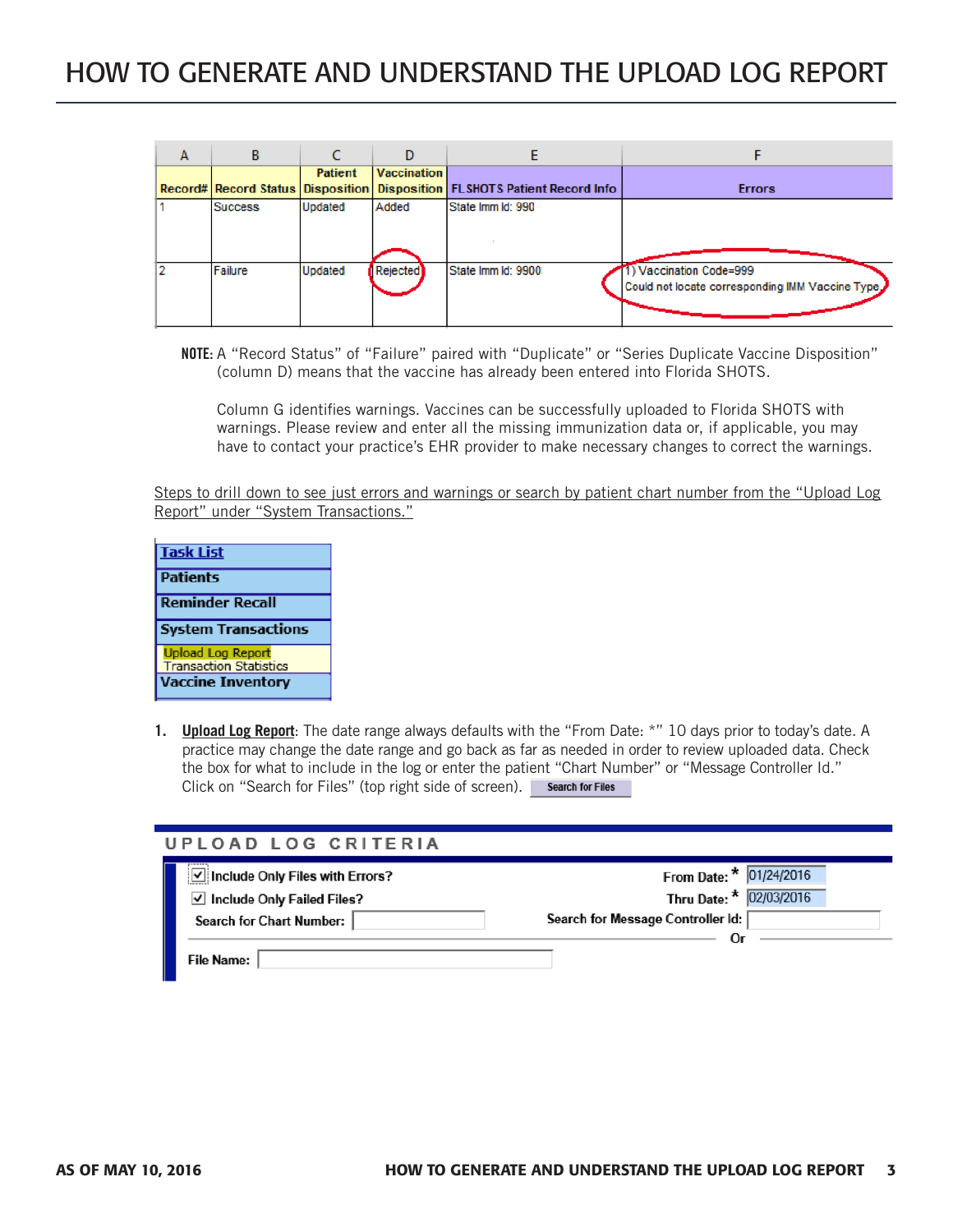2. The first file listed will be the most current file uploaded to Florida SHOTS successfully. You can change the sort sequence of the files by hovering over the header of each column and clicking on it. In order to review a file, click on one line at a time. Each file will list the date processed, patients processed, total vaccines, vaccines added, percentage added, duplicate vaccines, vaccines rejected and the percentage rejected.

|                                   |              |                    | Оr              |                     |       |            |                  |                 |              |
|-----------------------------------|--------------|--------------------|-----------------|---------------------|-------|------------|------------------|-----------------|--------------|
| <b>File Name:</b>                 |              |                    |                 |                     |       |            |                  |                 |              |
|                                   |              | Date               | <b>Patients</b> | Total               | Vaccs |            | Vaccs            | Vaccs           |              |
| <b>Processed File Name</b>        | Organization | <b>Processed A</b> | Processed       | <b>Vaccinations</b> | Added | % Added    | <b>Duplicate</b> | <b>Rejected</b> | % Rejected   |
| InterOpVXU.20160202.094343.196109 |              | 02/02/2016         |                 |                     |       | 0%         |                  |                 | 0%           |
| InterOpVXU.20160202.093140.47552  |              | 02/02/2016         |                 |                     |       | 0%         |                  |                 | 100 %        |
| InterOpVXU.20160202.092618.970854 |              | 02/02/2016         |                 |                     |       | 0 %        |                  |                 | 0%           |
| InterOpVXU.20160202.092538.784048 |              | 02/02/2016         |                 |                     |       | 0 %        |                  |                 | 0%           |
| InterOpVXU.20160201.173105.385204 |              | UZIUHZUIO          |                 |                     |       | <b>U</b> % |                  |                 | <b>TUU %</b> |

3. The errors and warnings will be listed in summary form. This will give a quick and simplified overview, without having to pull up the report. If you want to review a file even further you can customize what to include on the report, for example, review only rejected files. If you click on "Specify," under "Show Records," it is recommended that you also choose rejected under "Vaccine Disposition". Click on "Generate Report."

| Error<br>VaccRecord<br><b>Vaccination Code</b><br>Could not locate corresponding IMM Vaccine Type.<br>VaccRecord<br><b>VIS Publication Date</b><br>Could not be validated against the Vaccine/VaccDate - converted to NULL.<br>Warning<br>All Records<br>Show<br>Records with Warnings<br>Records Added<br>Specify<br>Patient Disposition:<br>Vaccination Disp:<br>Added<br>Added<br>Matched<br>Duplicate<br>Series<br>Rejected<br>Duplicate<br>Rejected<br>Records with errors<br>Errors/Warnings:<br>$\checkmark$<br>Records with warnings<br>Records with neither errors or warnings |      |                   |              |              | <b>Error/Warning Summary</b> |
|-----------------------------------------------------------------------------------------------------------------------------------------------------------------------------------------------------------------------------------------------------------------------------------------------------------------------------------------------------------------------------------------------------------------------------------------------------------------------------------------------------------------------------------------------------------------------------------------|------|-------------------|--------------|--------------|------------------------------|
| Records: <sup>O</sup> Records with Errors                                                                                                                                                                                                                                                                                                                                                                                                                                                                                                                                               | Type | <b>Applies To</b> | Field        | <b>Issue</b> |                              |
|                                                                                                                                                                                                                                                                                                                                                                                                                                                                                                                                                                                         |      |                   |              |              |                              |
|                                                                                                                                                                                                                                                                                                                                                                                                                                                                                                                                                                                         |      |                   |              |              | <b>Generate Report</b>       |
|                                                                                                                                                                                                                                                                                                                                                                                                                                                                                                                                                                                         |      |                   |              |              |                              |
|                                                                                                                                                                                                                                                                                                                                                                                                                                                                                                                                                                                         |      |                   |              |              |                              |
|                                                                                                                                                                                                                                                                                                                                                                                                                                                                                                                                                                                         |      |                   |              |              |                              |
|                                                                                                                                                                                                                                                                                                                                                                                                                                                                                                                                                                                         |      |                   |              |              |                              |
|                                                                                                                                                                                                                                                                                                                                                                                                                                                                                                                                                                                         |      |                   |              |              |                              |
|                                                                                                                                                                                                                                                                                                                                                                                                                                                                                                                                                                                         |      |                   |              |              |                              |
|                                                                                                                                                                                                                                                                                                                                                                                                                                                                                                                                                                                         |      |                   |              |              |                              |
|                                                                                                                                                                                                                                                                                                                                                                                                                                                                                                                                                                                         |      |                   |              |              |                              |
|                                                                                                                                                                                                                                                                                                                                                                                                                                                                                                                                                                                         |      |                   |              |              |                              |
|                                                                                                                                                                                                                                                                                                                                                                                                                                                                                                                                                                                         |      |                   |              |              |                              |
| Records which were not processed                                                                                                                                                                                                                                                                                                                                                                                                                                                                                                                                                        |      |                   | $\checkmark$ |              |                              |

4. A box pops up that says "Report could take up to..." to indicate the system is generating the report as requested to display on a spreadsheet.

The generated spreadsheet includes the following:

Record#, Record Status, Patient Disposition, Vaccination Disposition, FLSHOTS Patient Record Info, Errors, Warnings, Patient Chart Number, Last Name, First Name, Middle Name, Date of Birth, Sex, SSN, Race, Street Address, City, State, Zip, County of Residence, Phone #, Service Site, Vaccine Description, Vaccination Date, Vaccine Code, Vaccine Manufacturer, Vaccine Lot #, Vaccine Expiration Date, VIS Publication Date, Medicaid ID, Mother Name, Mother DOB, Father Name, Father DOB, Inj Site, Inj Route, VFC Eligibility, Historical Shot Indicator, Multiple Birth Indicator, Birth Order, Vaccine Alt Code, Vaccine Alt Short Description

Correct any errors in the patient chart, enter all the missing immunization data, and resubmit to Florida SHOTS, or if applicable, you may have to contact the practice's EHR to make necessary changes to correct errors.